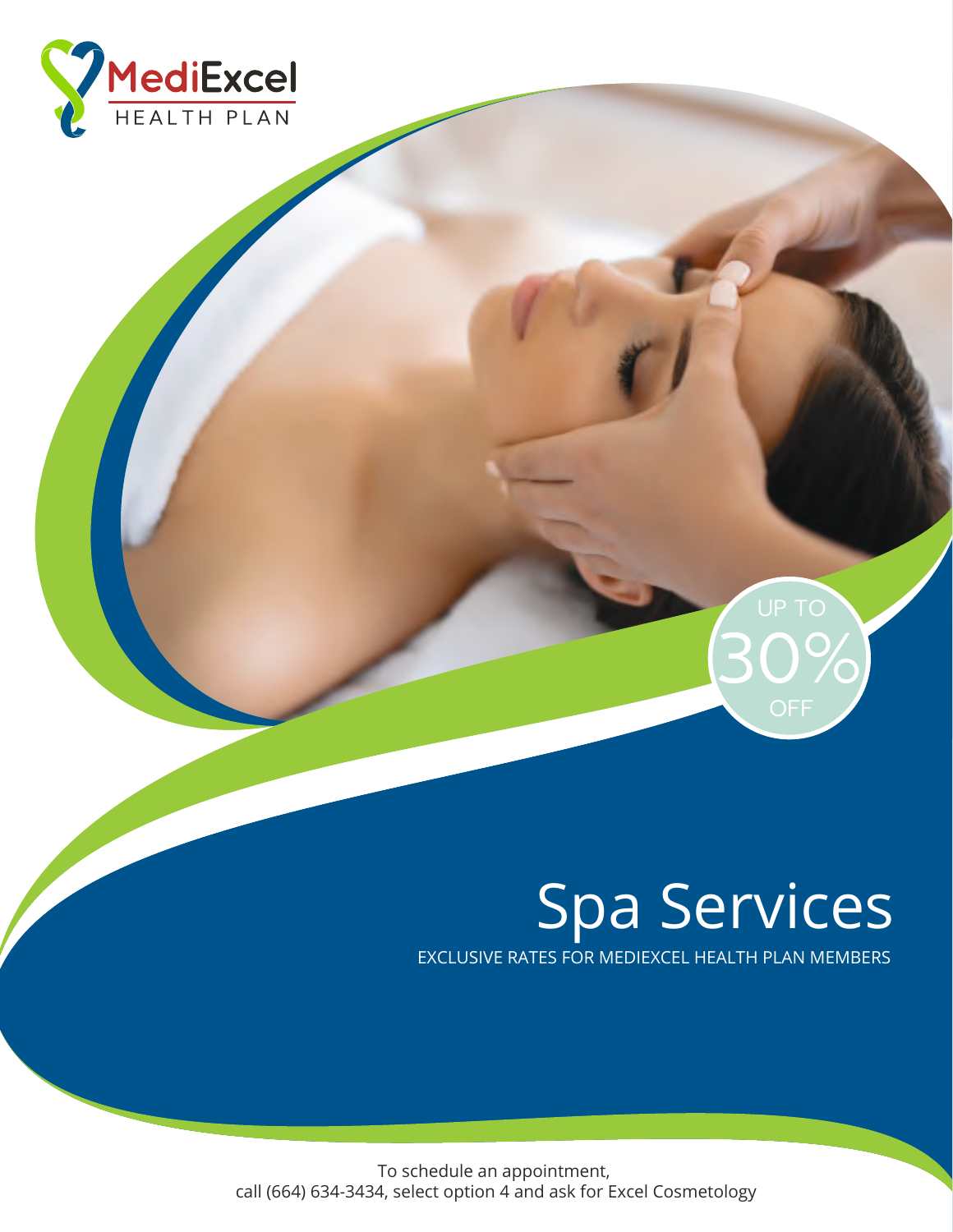## Spa Services

**DEEP CLEANSING FACIAL - 60 MIN**  \$36 USD FOR MEDIEXCEL MEMBERS\* (\$52 REGULAR PRICE)

**ACNE TREATMENT FACIAL - 60 MIN**  \$46 USD FOR MEMBERS\* (\$65 REGULAR PRICE)

**DIAMOND MICRODERMABRASION - 60 MIN** \$53 USD FOR MEMBERS\* (\$75 REGULAR PRICE)

**LIFTING FACIAL WITH RADIOFREQUENCY - 60 MIN**  \$75 USD FOR MEMBERS\* (\$107 REGULAR PRICE)

**MICRODERMABRASION - 30 MIN** \$32 USD FOR MEMBERS\* (\$45 REGULAR PRICE)

**RADIOFREQUENCY FACIAL REJUVENATION - 30 MIN** \$42 USD FOR MEMBERS\* (\$60 REGULAR PRICE)

**LUMI FACIAL (LED PHOTOTHERAPY) - 60 MIN** \$27 USD FOR MEMBERS\* (\$38 REGULAR PRICE)

**RELAXING BODY MASSAGE - 60 MIN** \$32 USD FOR MEMBERS\* (\$45 REGULAR PRICE)

**LUMI DIAMOND FACIAL (LED PHOTOTHERAPY W/MICRODERMABRASION) - 60 MIN** \$35 USD FOR MEMBERS\* (\$50 REGULAR PRICE)

**LUMI LIFT FACIAL (LED PHOTOTHERAPY W/RADIOFREQUENCY) - 60 MIN**  \$50 USD FOR MEMBERS\* (\$72 REGULAR PRICE)

**RADIOFREQUENCY BODY CONTOURING (1 AREA/1 SESSION) - 60 MIN**  \$39 USD FOR MEMBERS\* (\$56 REGULAR PRICE)

\*Discounted rates good through 03/31/20

Monday through Saturday | 8:00 a.m. to 3:00 p.m. cosmetologia@grupoexcel.com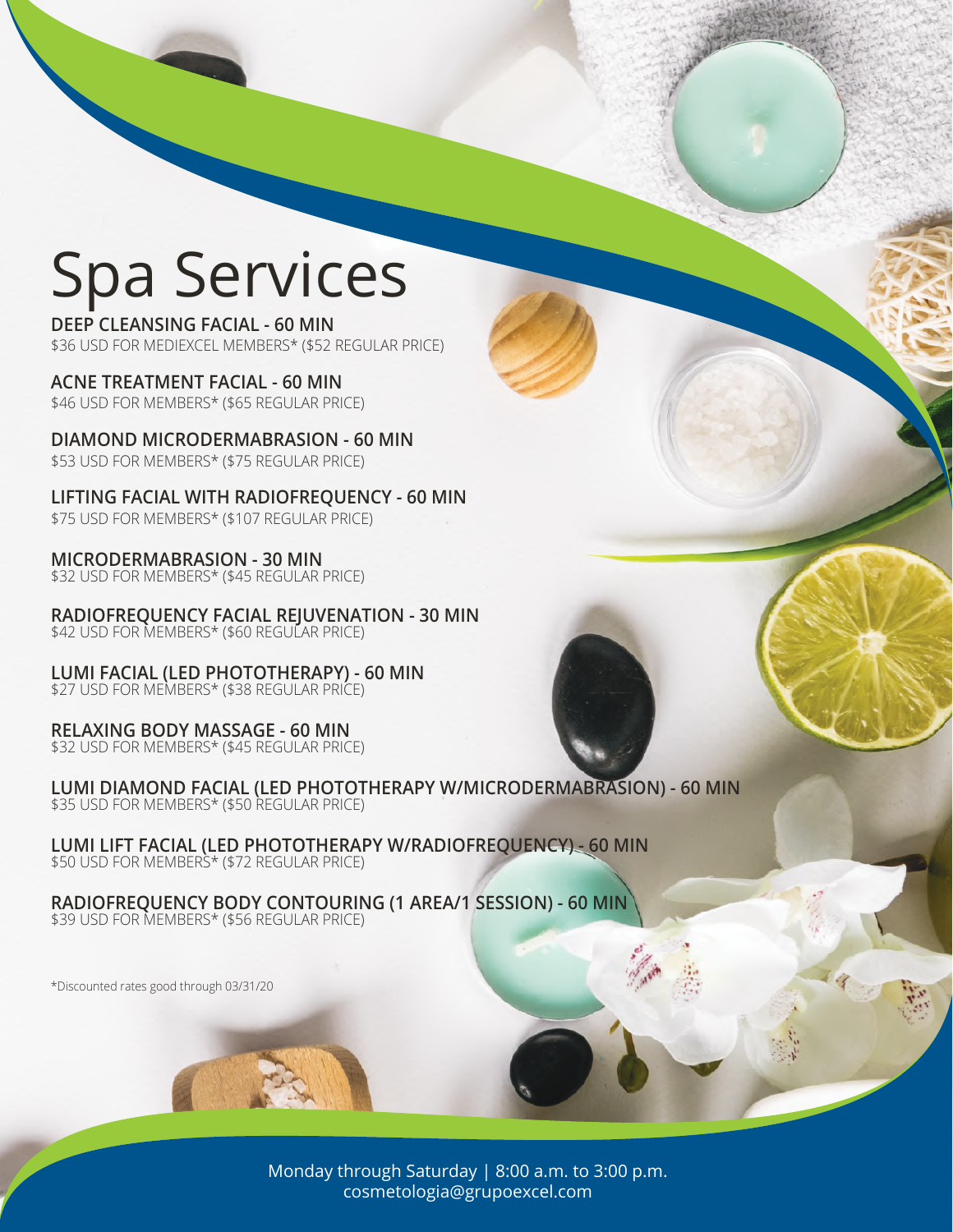



## **Spa Services at Excel Hospital** Tratamientos de Cosmetología

**PRECIOS EXCLUSIVOS PARA MIEMBROS DE MEDIEXCEL HEALTH PLAN** 

Para agendar tu cita, llama al (664) 634-3434, elige la opción 4 y pregunta for el Departamento de Cosmetología Excel